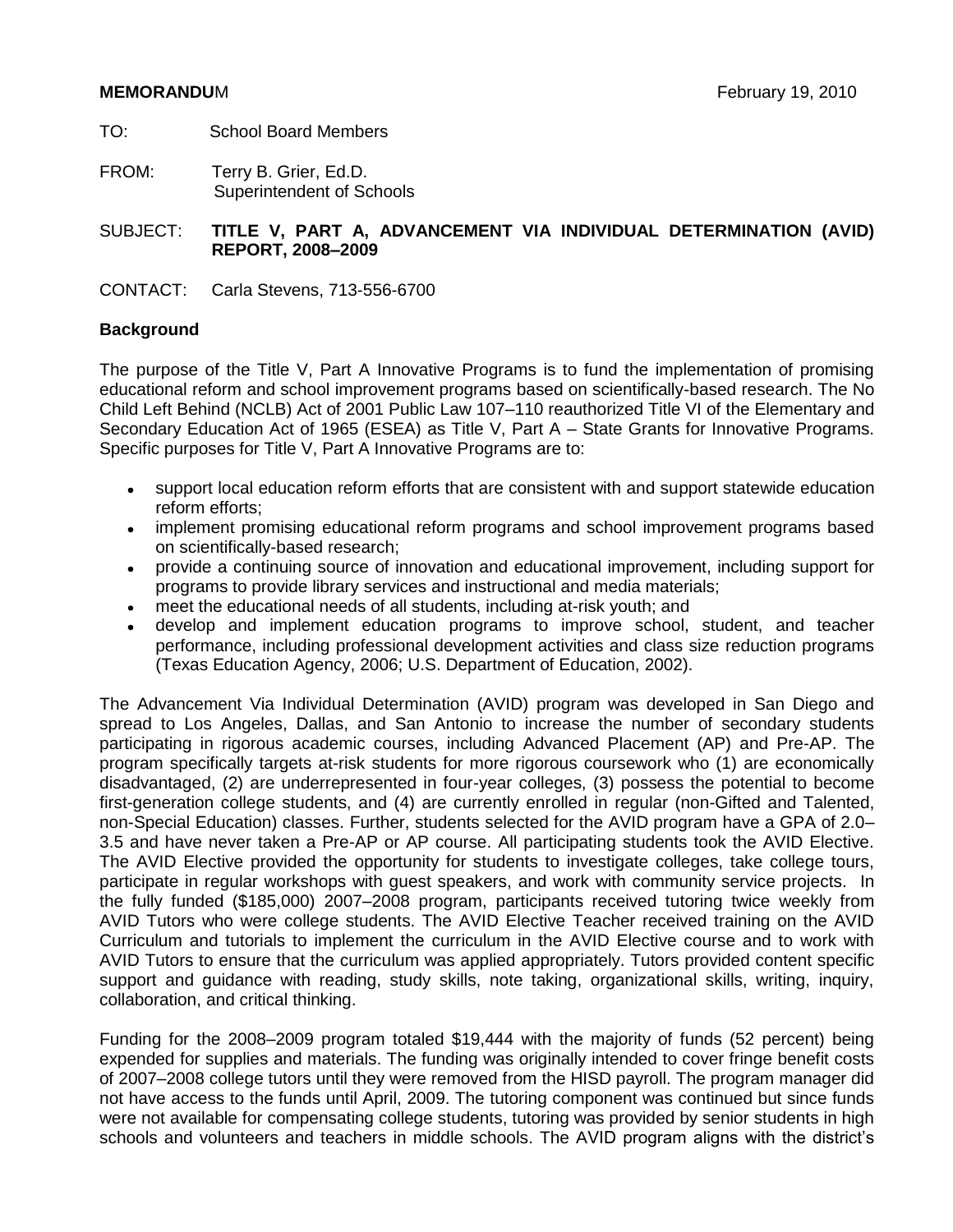"College Bound Culture" initiative and the "College Readiness" aspect of the state's House Bill 1.

The program goals are:

- Provide education reform and school improvement to advance student achievement in reading and mathematics.
- Increase AP and Pre-AP course enrollment and completion for identified students.
- Expand learning opportunities through best practice models to improve teaching and learning.

# **Methodology**

The program manager provided rosters of AVID participants by school and grade. These rosters were used to match students with their 2008–2009 TAKS scale scores. Scale scores were determined for AVID participants, non-AVID students, and non-AVID economically disadvantaged students for each grade and applicable TAKS subtest at the nineteen schools with AVID participants. The AVID roster file was also matched against the Advanced Placement database to determine the number of AVID participants enrolled in Pre-AP or AP courses, the number taking AP exams, the number of exams taken, and the number of exams scored at three or higher.

# **Findings**

- The following high schools participated in AVID during the current school year: Cesar Chavez, Jefferson Davis, Ebbert Furr, Sam Houston Math, Science, and Technology Center, Charles Milby, Sharpstown, Ross Sterling, Stephen Waltrip, Westbury, and Jack Yates. Middle schools that participated include: Ezekiel Cullen, Walter Fondren, Richard Fonville, William Holland, Albert Johnston, John McReynolds, Daniel Ortiz, Sharpstown, and Louie Welch.
- 757 middle school students were enrolled in the 2008–2009 AVID program **(Table 1),** a 14.7 percent overall increase over the 660 enrolled in 2007–2008.
- 787 high school students were enrolled in the 2008–2009 AVID program **(Table 2),** an 8.1 percent decline over the 856 enrolled in 2007–2008.
- Overall, 1,544 students were enrolled in the 2008–2009 AVID program, a 1.8 percent increase over the 1,516 enrolled in 2007–2008.
- All 1,544 students took the AVID Elective and 1,204 (unduplicated) or 78.0 percent were enrolled in either Pre-AP or AP courses or both **(Table 3)**.
- AVID students were provided access to tutoring provided by senior students in high schools and volunteers and teachers in middle schools.
- AVID participants outperformed their non-AVID counterparts **(Table 4)** on the TAKS reading/ELA subtest at:
	- five of six campuses testing sixth grade AVID students  $\bullet$
	- seven of nine campuses testing seventh grade AVID students
	- six of eight campuses testing eighth grade AVID students  $\bullet$
	- all eight campuses testing ninth grade AVID students
	- nine of 10 campuses testing tenth grade AVID students  $\bullet$
	- all five campuses testing eleventh grade AVID students
- AVID participants outperformed economically disadvantaged non-AVID students (Table 4) on the TAKS reading/ELA subtest at all schools and grades tested with the exception of the seventh grade at two campuses, and the eighth grade at two campuses
- AVID participants outperformed their non-AVID counterparts (Table 4) on the TAKS mathematics subtest at:
	- five of six campuses testing sixth grade AVID students  $\bullet$
	- seven of nine campuses testing seventh grade AVID students  $\bullet$
	- six of eight campuses testing eighth grade AVID students
	- all eight campuses testing ninth grade AVID students
	- nine of 10 campuses testing tenth grade AVID students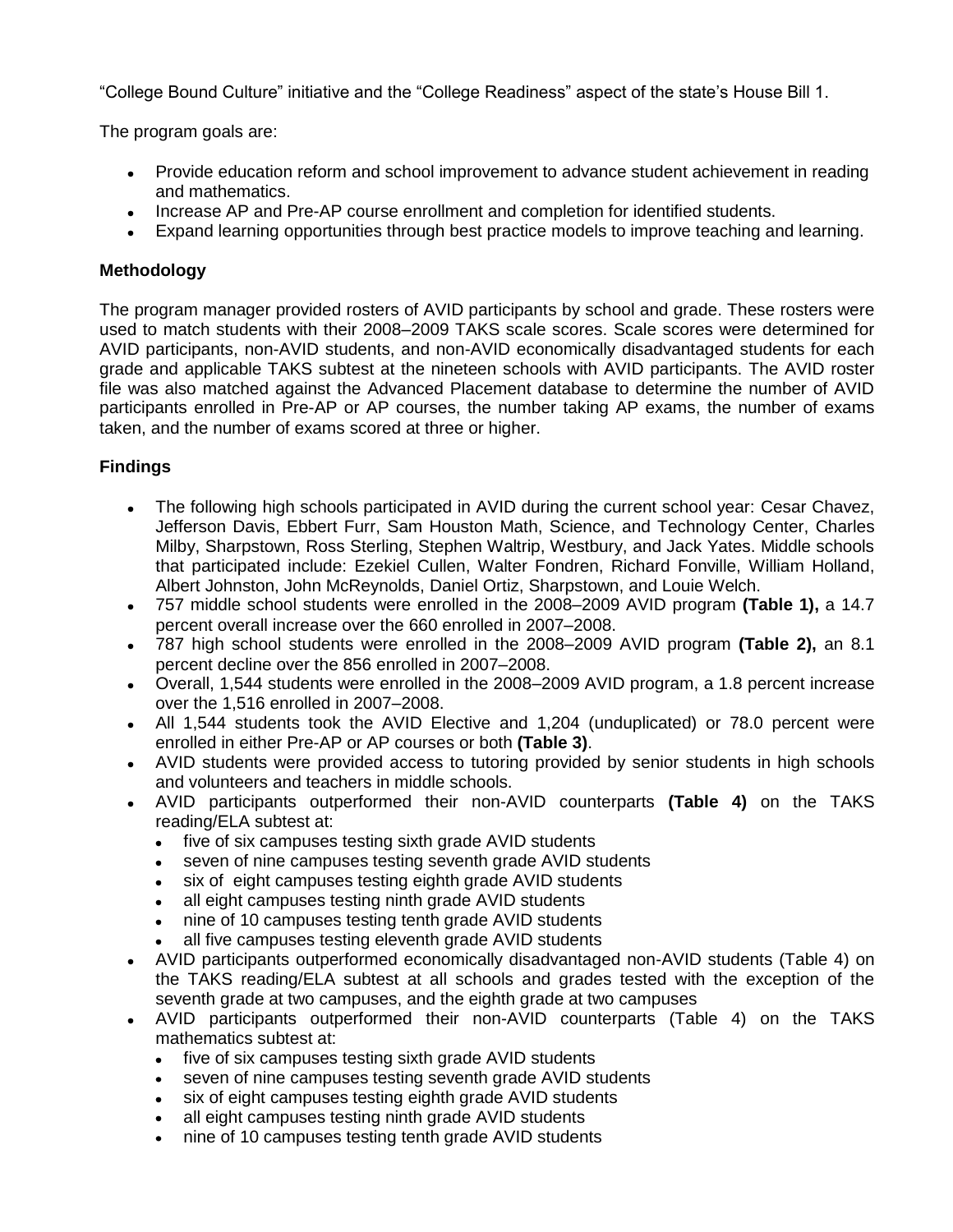- $\bullet$ three of five campuses testing eleventh grade AVID students
- AVID participants outperformed economically disadvantaged non-AVID students (Table 4) on  $\bullet$ the TAKS mathematics subtest at:
	- $\bullet$ five of six campuses testing sixth grade AVID students
	- seven of nine campuses testing seventh grade AVID students
	- six of eight campuses testing eighth grade AVID students  $\bullet$
	- all eight campuses testing ninth grade AVID students
	- all 10 campuses testing tenth grade AVID students
	- four of five campuses testing eleventh grade AVID students
- On the TAKS writing subtest, AVID students outperformed their non-AVID and non-AVID  $\bullet$ economically disadvantaged counterparts (Table 4) at seven of nine campuses testing seventh grade AVID students.
- On the TAKS social studies subtest, AVID students outperformed (Table 4): their non-AVID counterparts (Table 4) at:
	- six of eight campuses testing eighth grade AVID students  $\bullet$
	- seven of eight campuses testing economically disadvantaged eighth graders  $\bullet$
	- nine of 10 campuses testing tenth grade AVID students  $\bullet$
	- all ten campuses testing economically disadvantaged tenth graders  $\bullet$
	- all five campuses testing eleventh grade non-AVID and economically disadvantaged students
- For the TAKS science subtest, AVID students outperformed both their non-AVID and non-AVID  $\bullet$ economically disadvantaged counterparts (Table 4) at:
	- six of eight campuses testing AVID eighth grade students
	- nine of 10 campuses testing AVID tenth grade students
	- all five campuses testing AVID eleventh grade students
- Both the number of AVID program participants taking AP examinations and the number of  $\bullet$ examinations taken increased in 2008–2009. In 2008–2009, 118 participants took 200 AP examinations compared to 74 participants taking 105 AP examinations in 2007–2008, increases of 59.5 percent and 90.5 percent respectively **(Table 5)**. By comparison, the number of students taking exams increased by 13.1 percent for the district and the number of exams taken increased by 14.9 percent.
- The number of exams scored at three or higher by AVID participants increased by 115.0%, from 20 in 2007–2008 to 43 in 2008–2009 (Table 5). For the district, the number of exams scored at three or higher increased by 11.5 percent. The percent of exams scored at three or higher increased for the AVID group from 19.0% in 2007–2008 to 21.5% in 2008–2009. By contrast, the percent of exams scored at three or higher declined by 1.3 percentage points for the district, from 44.1% in 2007-2008 to 42.8% in 2008–2009.

# **Conclusion**

The AVID program served 1,544 students who were economically disadvantaged, from groups traditionally underrepresented in four-year colleges, had the potential to become first generation college students, and were not enrolled in Pre-AP or AP courses prior to their participation in the program. High school seniors, teachers and volunteers worked with students to ensure success in all classes and support performance on standardized tests. In general, AVID students outperformed their economically disadvantaged non-AVID and non-AVID counterparts at the corresponding campus on each TAKS subtest. More students participated in AVID this year compared to 2007–2008 (1,544 versus 1,516) and more students took Pre-AP or AP examinations (118 versus 74), a 59.4 percent increase. The number of exams taken also increased significantly, from 105 in 2007–2008 to 200 in 2008–2009, a 90.5 percent increase. Finally, the number and percent of exams scoring a three or higher also increased, from 20 (19.0 percent) in 2007–2008 to 43 (21.5 percent) in 2008–2009. Each of these percentage increases is significantly higher than comparable percentage for the entire district, further underscoring the success of the program.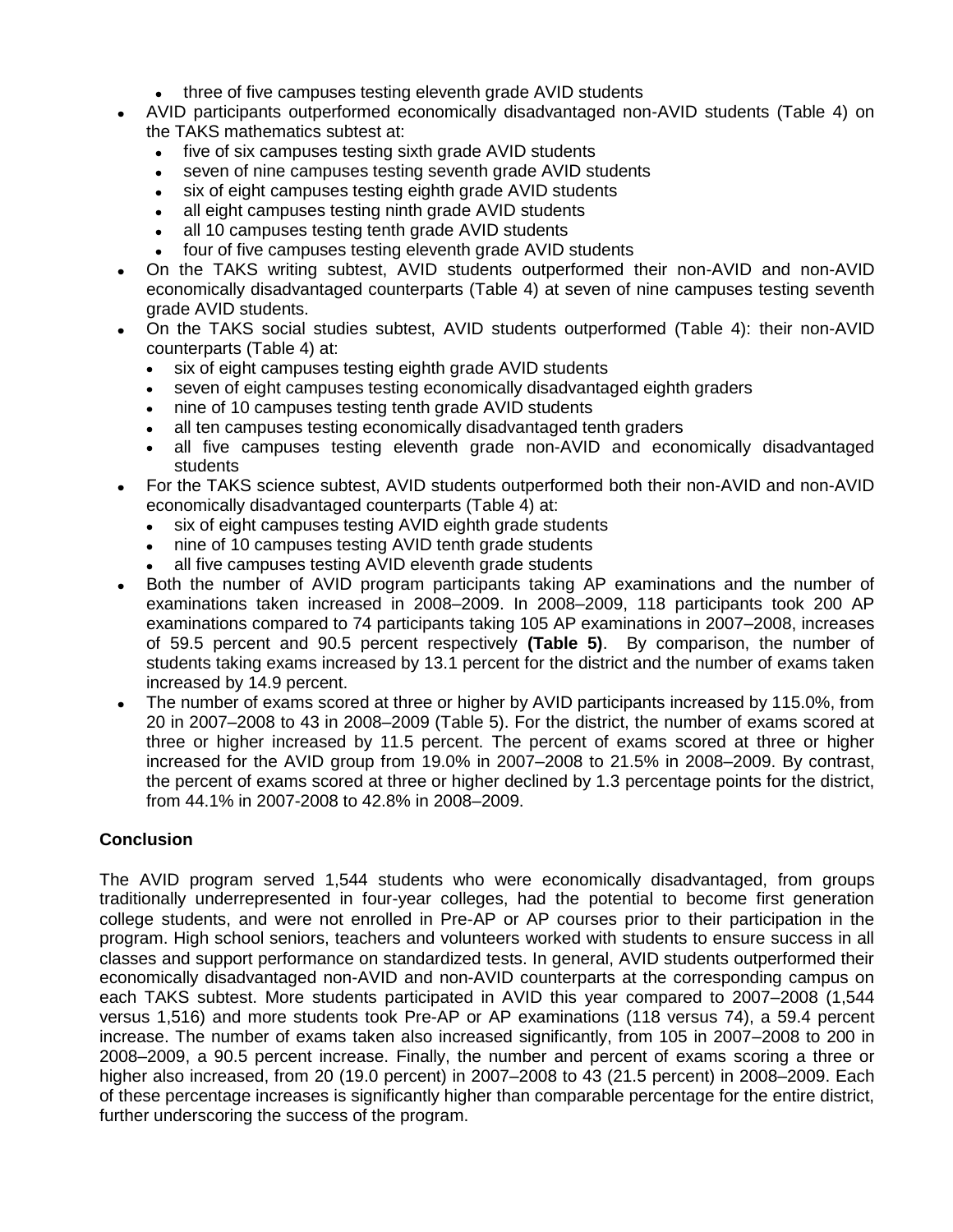#### **Recommendations**

- 1. The performance of AVID participants on the TAKS has consistently exceeded the performance of non-AVID and non-AVID economically disadvantaged students, thereby demonstrating the effectiveness of structured tutoring on academic performance. The success of this years' program suggests that the district should extend tutoring and that high school seniors, volunteers, and teachers are as effective in providing these services as are compensated college students.
- 2. Document the best instructional practices of AVID tutoring to ensure that these can be employed more broadly in the district, and especially at several AVID schools that did not see higher academic performance for AVID students.
- 3. Investigate reasons for significant declines in program participation at Johnston Middle School and Westbury High School.

Should you have any further questions, please contact my office or Carla Stevens in Research and Accountability at 713-556-7000.

Tury B. Qui

Attachment

cc: Superintendent's Direct Reports Regional Superintendents Executive Principals Noelia Garza Pamela Evans Lawanda Coffee Shelley McKinley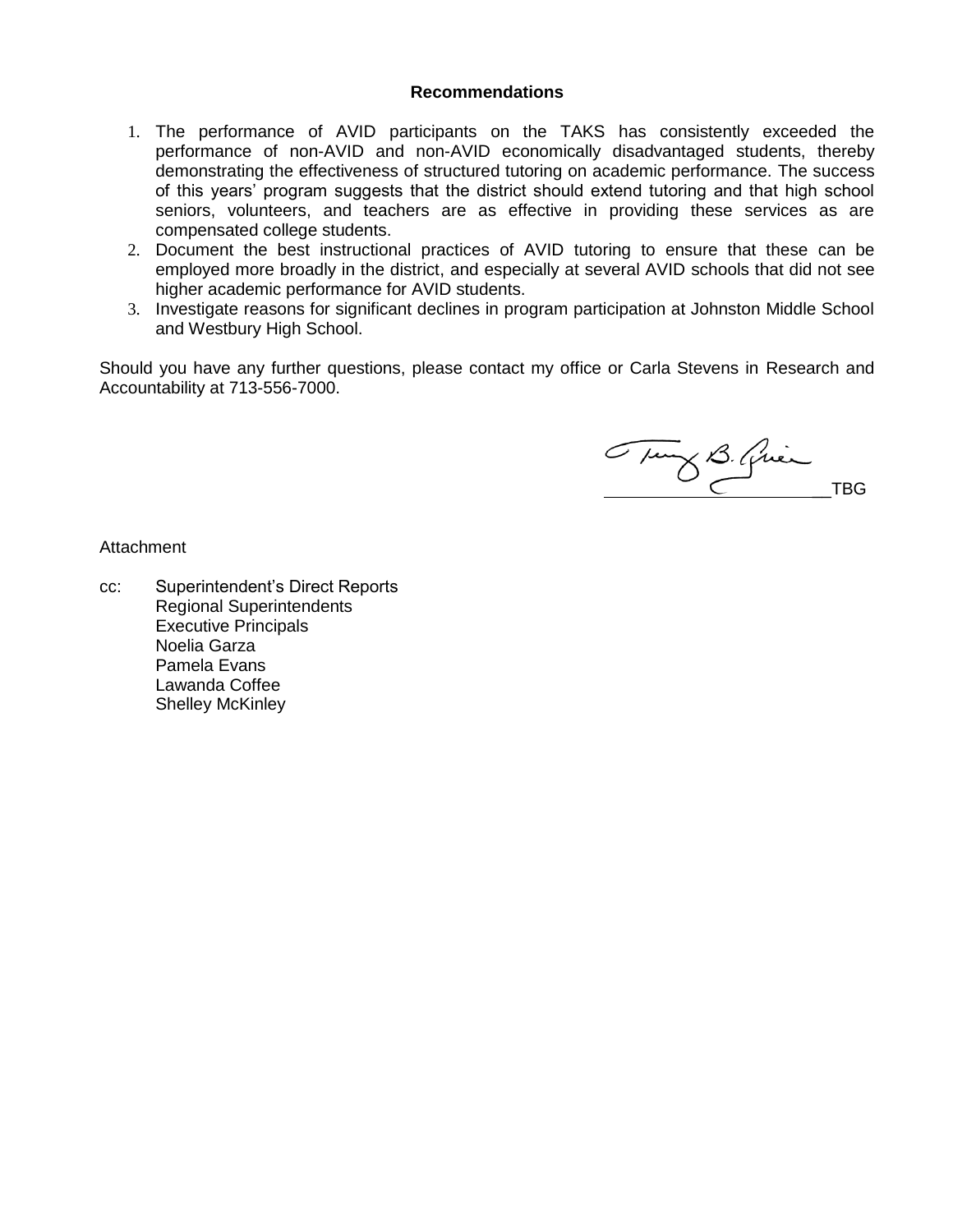|                   | OVIIVVIU, LUVI           | LUUU UIIU LUUU LUUU<br>2007-2008 | 2008-2009 |       |     |                          |     |              |
|-------------------|--------------------------|----------------------------------|-----------|-------|-----|--------------------------|-----|--------------|
| <b>School</b>     | 6th                      | 7th                              | 8th       | Total | 6th | 7th                      | 8th | <b>Total</b> |
| Cullen            | 12                       | 19                               | 17        | 48    | 14  | 17                       | 9   | 40           |
| Fondren           | $\blacksquare$           | 20                               | 17        | 37    |     | 32                       | 24  | 56           |
| Fonville          | 14                       | 40                               | 50        | 104   | 14  | 41                       | 49  | 104          |
| Holland           |                          | 40                               | 47        | 87    | 37  | 55                       | 61  | 153          |
| Johnston          | -                        | 36                               | 41        | 77    |     | 32                       | 16  | 48           |
| <b>McReynolds</b> | 27                       | 36                               | 38        | 101   | 34  | 36                       | 59  | 129          |
| Ortiz             | 58                       | 20                               | 30        | 108   | 64  | 16                       | 24  | 104          |
| Sharpstown        | $\overline{\phantom{0}}$ | 18                               | 14        | 32    | -   | 12                       | 27  | 39           |
| Thomas            |                          | 19                               | -         | 19    |     | $\overline{\phantom{0}}$ |     |              |
| Welch             | $\overline{\phantom{0}}$ | 7                                | 40        | 47    | 24  | 60                       | -   | 84           |
| Totals            | 111                      | 255                              | 294       | 660   | 187 | 301                      | 269 | 757          |

### **Table 1: AVID Elective Participation by Grade and School, HISD Middle Schools, 2007–2008 and 2008–2009**

**Table 2: AVID Elective Participation by Grade and School, HISD High Schools, 2007–2008 and 2008–2009**

|                     |                |                          | 2008-2009                |                          |              |     |                |      |                          |       |
|---------------------|----------------|--------------------------|--------------------------|--------------------------|--------------|-----|----------------|------|--------------------------|-------|
| <b>School</b>       | 9th            | 10th                     | 11th                     | 12 <sub>th</sub>         | <b>Total</b> | 9th | 10th           | 11th | 12 <sub>th</sub>         | Total |
| Chavez              | 54             | 19                       | ٠                        | -                        | 73           | 84  | 42             | 23   | $\overline{a}$           | 149   |
| Davis               | 17             | -                        | $\overline{\phantom{a}}$ | $\overline{\phantom{a}}$ | 17           | 12  | 8              | -    | $\overline{\phantom{a}}$ | 20    |
| Furr                | 34             | 27                       | $\blacksquare$           | $\blacksquare$           | 61           | 26  | 28             | 22   | $\overline{\phantom{a}}$ | 76    |
| Houston*            | 251            | -                        | $\overline{\phantom{0}}$ | $\overline{\phantom{a}}$ | 251          | -   | $\blacksquare$ |      | $\overline{\phantom{a}}$ |       |
| <b>Houston Math</b> |                |                          |                          |                          |              |     |                |      |                          |       |
| Science/Tech.       |                |                          |                          |                          |              |     |                |      |                          |       |
| $Ctr.*$             | $\blacksquare$ |                          |                          | $\overline{\phantom{0}}$ | $\,$         |     | 115            |      | $\overline{\phantom{a}}$ | 115   |
| Milby               | 30             | $\overline{\phantom{a}}$ |                          | $\overline{\phantom{a}}$ | 30           | 31  | 22             |      | $\overline{\phantom{a}}$ | 53    |
| Sharpstown          | 75             | 5                        |                          | $\overline{\phantom{a}}$ | 80           | 68  | 39             | 13   | 3                        | 123   |
| Sterling            | 40             | 23                       | $\,$                     | ٠                        | 63           | 46  | 36             | 20   | 1                        | 103   |
| Waltrip             | 44             | $\overline{\phantom{a}}$ | $\overline{\phantom{0}}$ | $\overline{\phantom{a}}$ | 44           | 31  | 29             |      | $\overline{\phantom{a}}$ | 60    |
| Westbury            | 136            | 53                       | 12                       | 10                       | 211          | -   | 51             | 8    | $\overline{\phantom{a}}$ | 59    |
| Yates               | 26             | $\overline{\phantom{a}}$ | $\,$                     | ٠                        | 26           | 13  | 16             |      | $\overline{\phantom{a}}$ | 29    |
| <b>Totals</b>       | 707            | 127                      | 12                       | 10                       | 856          | 311 | 386            | 86   | 4                        | 787   |

\* Closed at the end of 2007–2008

\*\* New school in 2008–2009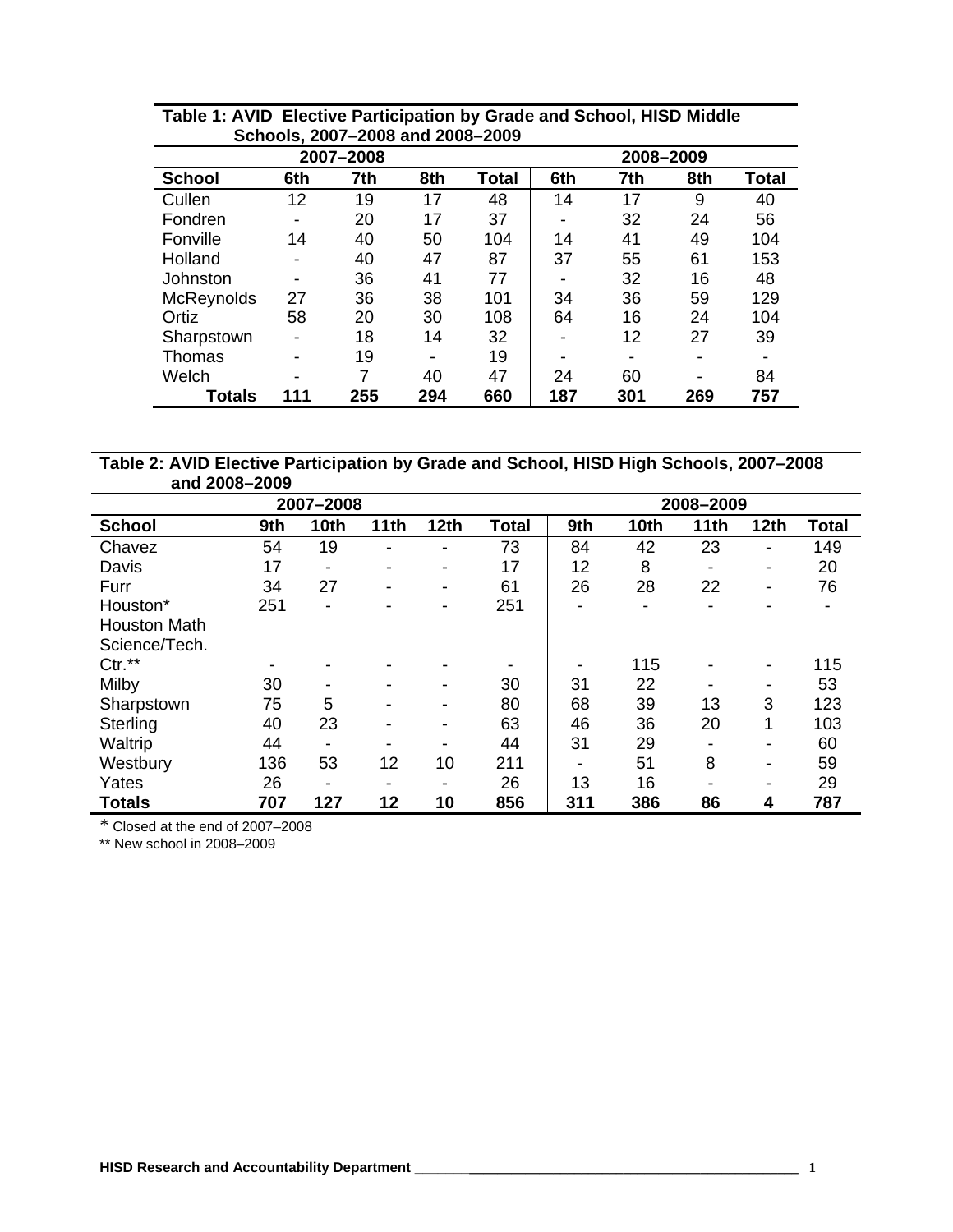| Table 3: AVID Participant Pre-AP and AP Enrollment by School, 2008-2009 |                   |                   |                   |                     |  |  |  |  |  |  |
|-------------------------------------------------------------------------|-------------------|-------------------|-------------------|---------------------|--|--|--|--|--|--|
|                                                                         |                   |                   |                   | <b>Unduplicated</b> |  |  |  |  |  |  |
|                                                                         | <b>AVID</b>       | Pre-AP            | <b>AP</b>         | Pre-AP and AP       |  |  |  |  |  |  |
| <b>School</b>                                                           | <b>Enrollment</b> | <b>Enrollment</b> | <b>Enrollment</b> | <b>Enrollment</b>   |  |  |  |  |  |  |
|                                                                         |                   |                   |                   |                     |  |  |  |  |  |  |
| <b>Middle Schools</b>                                                   |                   |                   |                   |                     |  |  |  |  |  |  |
| <b>Cullen MS</b>                                                        | 40                | 38                |                   | 38                  |  |  |  |  |  |  |
| Fondren MS                                                              | 56                | 55                |                   | 55                  |  |  |  |  |  |  |
| <b>Fonville MS</b>                                                      | 104               | 82                |                   | 82                  |  |  |  |  |  |  |
| <b>Holland MS</b>                                                       | 153               | 151               |                   | 151                 |  |  |  |  |  |  |
| <b>Johnston MS</b>                                                      | 48                | 48                | 3                 | 48                  |  |  |  |  |  |  |
| McReynolds MS                                                           | 129               | 126               |                   | 126                 |  |  |  |  |  |  |
| <b>Ortiz MS</b>                                                         | 104               | 69                |                   | 69                  |  |  |  |  |  |  |
| Sharpstown MS                                                           | 39                | 24                | $\overline{7}$    | 28                  |  |  |  |  |  |  |
| Welch MS                                                                | 84                | 5                 |                   | 5                   |  |  |  |  |  |  |
| <b>High Schools</b>                                                     |                   |                   |                   |                     |  |  |  |  |  |  |
| Chavez HS                                                               | 149               | 87                | 36                | 97                  |  |  |  |  |  |  |
| Davis HS                                                                | 20                | 15                |                   | 15                  |  |  |  |  |  |  |
| Furr HS                                                                 | 76                | 68                | 20                | 69                  |  |  |  |  |  |  |
| <b>Houston Math</b>                                                     |                   |                   |                   |                     |  |  |  |  |  |  |
| Science/Tech. Ctr.                                                      | 115               | 110               | 6                 | 112                 |  |  |  |  |  |  |
| Milby HS                                                                | 53                | 44                |                   | 44                  |  |  |  |  |  |  |
| Sharpstown HS                                                           | 123               | 109               | 21                | 110                 |  |  |  |  |  |  |
| <b>Sterling HS</b>                                                      | 103               | 33                | 17                | 34                  |  |  |  |  |  |  |
| <b>Waltrip HS</b>                                                       | 60                | 59                | 10                | 59                  |  |  |  |  |  |  |
| <b>Westbury HS</b>                                                      | 59                | 38                | 25                | 50                  |  |  |  |  |  |  |
| <b>Yates HS</b>                                                         | 29                | 12                | 4                 | 12                  |  |  |  |  |  |  |
| <b>Totals</b>                                                           | 1,544             | 1,173             | 149               | 1,204               |  |  |  |  |  |  |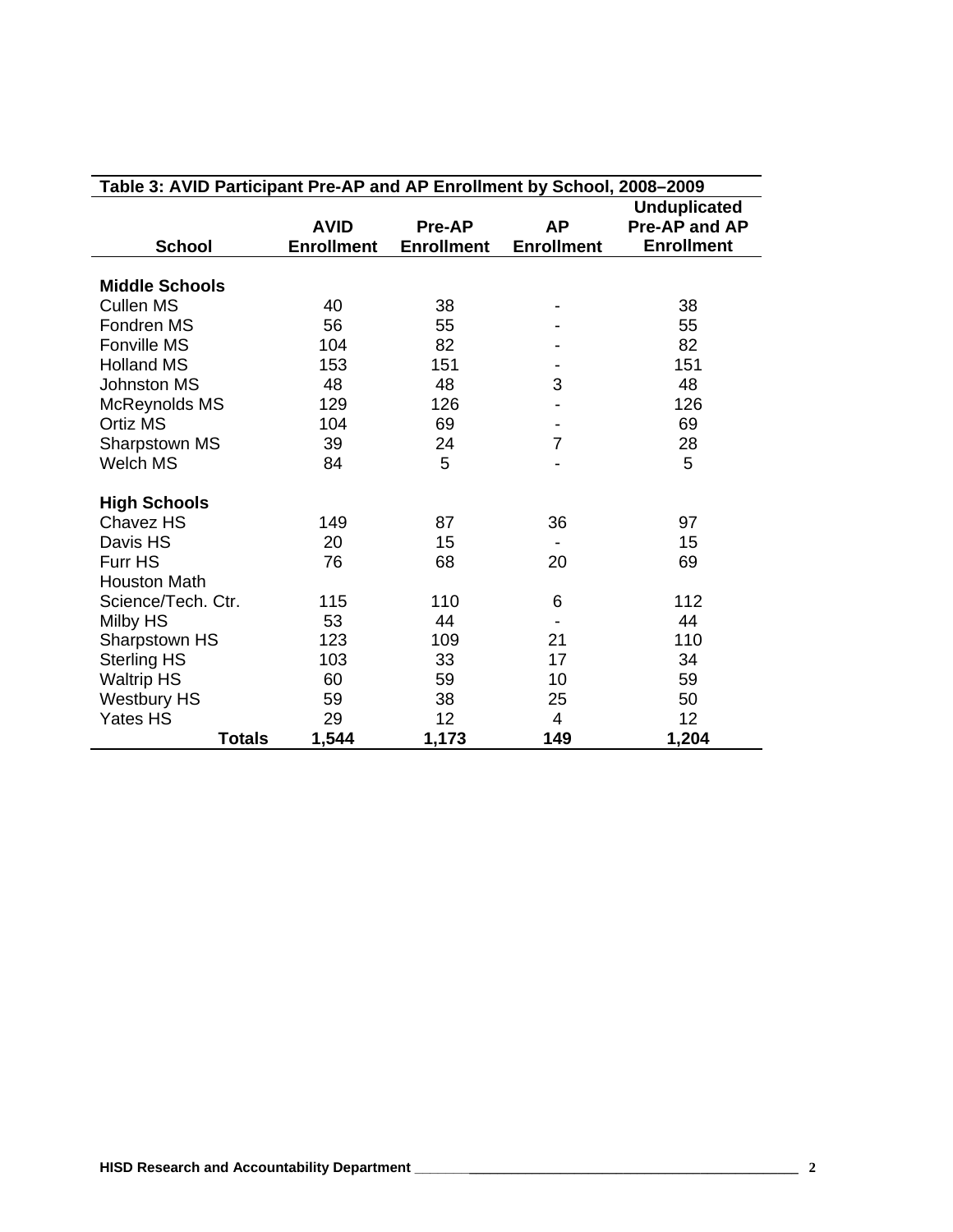| Reading                         |            | Math         |              |               | Writing      |              |               | <b>Social Studies</b> |              |               | <b>Science</b> |              |               |      |              |               |
|---------------------------------|------------|--------------|--------------|---------------|--------------|--------------|---------------|-----------------------|--------------|---------------|----------------|--------------|---------------|------|--------------|---------------|
|                                 |            |              |              | Non-          |              |              | Non-          |                       |              | Non-          |                |              | Non-          |      |              | Non-          |
|                                 |            |              |              | <b>AVID</b>   |              |              | <b>AVID</b>   |                       |              | <b>AVID</b>   |                |              | <b>AVID</b>   |      |              | <b>AVID</b>   |
|                                 | Grade AVID |              | Non-<br>AVID | Econ.<br>Dis. | AVID         | Non-<br>AVID | Econ.<br>Dis. | <b>AVID</b>           | Non-<br>AVID | Econ.<br>Dis. | AVID           | Non-<br>AVID | Econ.<br>Dis. | AVID | Non-<br>AVID | Econ.<br>Dis. |
| <b>School Name</b><br>Cullen MS | 6          | 2460         | 2168         | 2167          | 2341         | 2115         | 2112          |                       |              |               |                |              |               |      |              |               |
| Fonville MS                     | 6          | 2284         | 2236         | 2234          | 2261         | 2243         | 2247          |                       |              |               |                |              |               |      |              |               |
| <b>Holland MS</b>               | 6          | 2304         | 2256         | 2261          | 2184         | 2143         | 2152          |                       |              |               |                |              |               |      |              |               |
| McReynolds MS                   | 6          | 2301         | 2265         | 2257          | 2261         | 2193         | 2197          |                       |              |               |                |              |               |      |              |               |
| Ortiz MS                        | 6<br>6     | 2280         | 2232<br>2240 | 2233          | 2296         | 2214         | 2222          |                       |              |               |                |              |               |      |              |               |
| Welch MS<br>Cullen MS           | 7          | 2240<br>2296 | 2163         | 2235<br>2158  | 2118<br>2228 | 2195<br>2102 | 2190<br>2103  | 2447                  | 2245         | 2243          |                |              |               |      |              |               |
| Fondren MS                      | 7          | 2214         | 2151         | 2157          | 2152         | 2112         | 2115          | 2283                  | 2204         | 2205          |                |              |               |      |              |               |
| Fonville MS                     | 7          | 2307         | 2165         | 2165          | 2251         | 2153         | 2153          | 2369                  | 2245         | 2244          |                |              |               |      |              |               |
| <b>Holland MS</b>               | 7          | 2208         | 2154         | 2151          | 2200         | 2156         | 2156          | 2277                  | 2234         | 2231          |                |              |               |      |              |               |
| <b>Johnston MS</b>              | 7          | 2258         | 2315         | 2288          | 2157         | 2267         | 2238          | 2321                  | 2448         | 2407          |                |              |               |      |              |               |
| McReynolds MS                   | 7          | 2280         | 2176         | 2182          | 2252         | 2161         | 2177          | 2354                  | 2299         | 2299          |                |              |               |      |              |               |
| Ortiz MS                        | 7          | 2223         | 2158         | 2152          | 2221         | 2155         | 2153          | 2289                  | 2230         | 2224          |                |              |               |      |              |               |
| Sharpstown MS                   | 7          | 2195         | 2186         | 2188          | 2196         | 2178         | 2174          | 2291                  | 2266         | 2264          |                |              |               |      |              |               |
| Welch MS                        | 7          | 2135         | 2226         | 2217          | 2149         | 2193         | 2193          | 2246                  | 2306         | 2299          |                |              |               |      |              |               |
| Cullen MS                       | 8          | 2520         | 2237         | 2234          | 2293         | 2112         | 2091          |                       |              |               | 2553           | 2269         | 2267          | 2305 | 2101         | 2098          |
| Fondren MS                      | 8          | 2286         | 2274         | 2266          | 2214         | 2159         | 2133          |                       |              |               | 2218           | 2212         | 2203          | 2111 | 2053         | 2049          |
| Fonville MS                     | 8          | 2441         | 2241         | 2246          | 2280         | 2201         | 2133          |                       |              |               | 2408           | 2274         | 2274          | 2371 | 2194         | 2194          |
| <b>Holland MS</b>               | 8          | 2344         | 2236         | 2236          | 2203         | 2152         | 2119          |                       |              |               | 2303           | 2249         | 2243          | 2230 | 2127         | 2120          |
| <b>Johnston MS</b>              | 8          | 2384         | 2422         | 2384          | 2202         | 2281         | 2208          |                       |              |               | 2367           | 2376         | 2326          | 2141 | 2275         | 2210          |
| McReynolds MS                   | 8          | 2417         | 2241         | 2233          | 2347         | 2180         | 2116          |                       |              |               | 2471           | 2328         | 2325          | 2295 | 2122         | 2116          |
| Ortiz MS                        | 8          | 2413         | 2274         | 2263          | 2298         | 2183         | 2173          |                       |              |               | 2359           | 2250         | 2244          | 2231 | 2079         | 2071          |
| Sharpstown MS                   | 8          | 2247         | 2299         | 2301          | 2198         | 2215         | 2246          |                       |              |               | 2264           | 2269         | 2271          | 2085 | 2115         | 2112          |
| Chavez HS                       | 9          | 2243         | 2211         | 2209          | 2214         | 2123         | 2122          |                       |              |               |                |              |               |      |              |               |
| Davis HS                        | 9          | 2248         | 2195         | 2194          | 2322         | 2141         | 2144          |                       |              |               |                |              |               |      |              |               |
| Furr HS                         | 9          | 2240         | 2171         | 2168          | 2209         | 2086         | 2083          |                       |              |               |                |              |               |      |              |               |
| Milby HS                        | 9          | 2246         | 2176         | 2173          | 2157         | 2104         | 2105          |                       |              |               |                |              |               |      |              |               |
| Sharpstown HS                   | 9          | 2254         | 2206         | 2198          | 2214         | 2151         | 2152          |                       |              |               |                |              |               |      |              |               |
| Sterling HS                     | 9          | 2150         | 2142         | 2135          | 2076         | 2022         | 2019          |                       |              |               |                |              |               |      |              |               |
| <b>Waltrip HS</b>               | 9          | 2286         | 2237         | 2214          | 2211         | 2143         | 2126          |                       |              |               |                |              |               |      |              |               |
| Yates HS                        | 9          | 2259         | 2165         | 2158          | 2100         | 2042         | 2043          |                       |              |               |                |              |               |      |              |               |
| Chavez HS                       | 10         | 2306         | 2216         | 2211          | 2217         | 2160         | 2160          |                       |              |               | 2370           | 2305         | 2300          | 2174 | 2126         | 2126          |
| Davis HS                        | 10         | 2222         | 2205         | 2202          | 2149         | 2143         | 2142          |                       |              |               | 2246           | 2244         | 2243          | 2122 | 2112         | 2111          |
| Furr HS                         | 10         | 2194         | 2161         | 2154          | 2160         | 2090         | 2090          |                       |              |               | 2300           | 2210         | 2204          | 2143 | 2059         | 2060          |
| Houston Mth/Sci                 | 10         | 2260         | 2175         | 2174          | 2198         | 2102         | 2105          |                       |              |               | 2343           | 2228         | 2229          | 2160 | 2064         | 2064          |
| Milby HS                        | 10         | 2251         | 2157         | 2153          | 2194         | 2092         | 2092          |                       |              |               | 2307           | 2243         | 2240          | 2127 | 2052         | 2055          |
| Sharpstown HS                   | 10         | 2236         | 2185         | 2176          | 2162         | 2137         | 2138          |                       |              |               | 2323           | 2263         | 2255          | 2153 | 2132         | 2131          |
| Sterling HS                     | 10         | 2221         | 2181         | 2178          | 2103         | 2084         | 2076          |                       |              |               | 2282           | 2215         | 2208          | 2067 | 2034         | 2030          |
| <b>Waltrip HS</b>               | 10         | 2212         | 2213         | 2207          | 2138         | 2130         | 2137          |                       |              |               | 2274           | 2278         | 2270          | 2132 | 2145         | 2139          |
| <b>Westbury HS</b>              | 10         | 2221         | 2183         | 2180          | 2159         | 2173         | 2074          |                       |              |               | 2285           | 2230         | 2224          | 2120 | 2059         | 2050          |
| Yates HS                        | 10         | 2286         | 2170         | 2162          | 2159         | 2036         | 2032          |                       |              |               | 2310           | 2211         | 2199          | 2153 | 2052         | 2044          |
| Chavez HS                       | 11         | 2349         | 2285         | 2288          | 2302         | 2270         | 2275          |                       |              |               | 2371           | 2341         | 2343          | 2219 | 2208         | 2209          |
| Furr HS                         | 11         | 2325         | 2267         | 2265          | 2221         | 2246         | 2231          |                       |              |               | 2354           | 2352         | 2352          | 2197 | 2182         | 2173          |
| Sharpstown HS                   | 11         | 2295         | 2224         | 2223          | 2235         | 2197         | 2206          |                       |              |               | 2400           | 2323         | 2325          | 2294 | 2187         | 2187          |
| Sterling HS                     | 11         | 2246         | 2209         | 2199          | 2210         | 2167         | 2161          |                       |              |               | 2322           | 2286         | 2277          | 2203 | 2178         | 2163          |
| Westbury HS                     | 11         | 2347         | 2264         | 2259          | 2170         | 2277         | 2159          |                       |              |               | 2346           | 2327         | 2311          | 2211 | 2170         | 2153          |

## **Table 4: AVID, Non-AVID, and Non-AVID Economically Disadvantaged Student TAKS Performance, 2008–2009**

Bold: AVID participants outperformed both their Non-AVID and Non-AVID economically disadvantaged counterparts.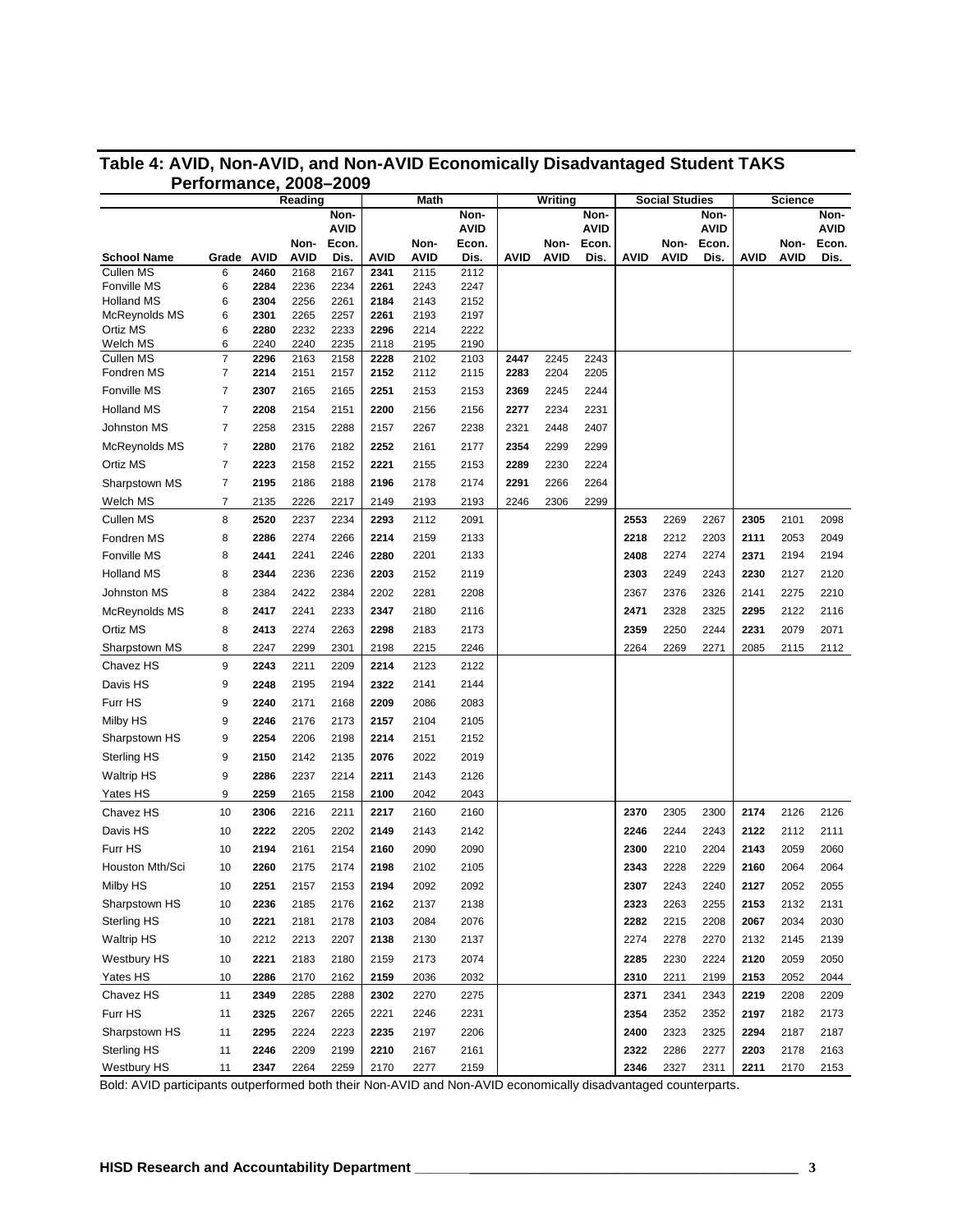| Table 5: AVID AP Exams 2007-2008, 2008-2009 |           |                          |                                 |                 |           |                          |  |  |  |  |  |
|---------------------------------------------|-----------|--------------------------|---------------------------------|-----------------|-----------|--------------------------|--|--|--|--|--|
|                                             |           | <b>AVID Participants</b> |                                 | <b>District</b> |           |                          |  |  |  |  |  |
|                                             | 2007-2008 | 2008-2009                | <b>Percent</b><br><b>Change</b> | 2007-2008       | 2008-2009 | Percent<br><b>Change</b> |  |  |  |  |  |
| Number of Students<br><b>Taking Exams</b>   | 74        | 118                      | 59.5%                           | 5.522           | 6.243     | 13.1%                    |  |  |  |  |  |
| Number of Exams<br>Taken                    | 105       | 200                      | 90.5%                           | 10.245          | 11.768    | 14.9%                    |  |  |  |  |  |
| Number of Exams<br>Scored 3 or Higher       | 20        | 43                       | 115.0%                          | 4.520           | 5.042     | 11.5%                    |  |  |  |  |  |
| Percent of Exams<br>Scored 3 or Higher      | 19.0%     | 21.5%                    | $+2.5$                          | 44.1%           | 42.8%     | $-1.3$                   |  |  |  |  |  |